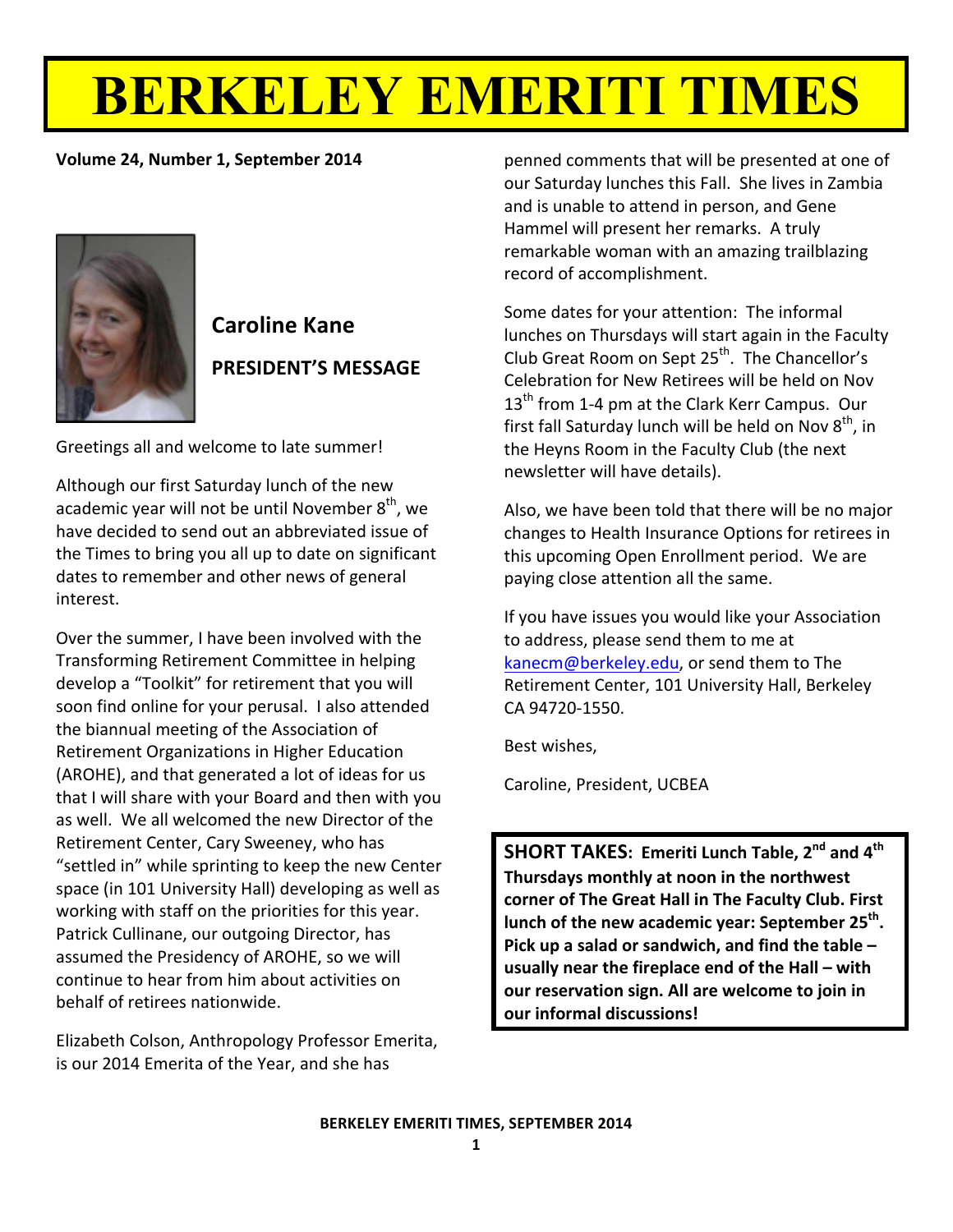

**MAY!LUNCH!WITH! DAVID SCHAFFER – TOWARDS UNDER-STANDING AND ENGINEERING!STEM! CELLS TO TREAT HUMAN!DISEASE**

On May 3<sup>rd</sup> our group enjoyed an illuminating presentation from Professor David Schaffer, Professor of Chemical and Biomolecular Engineering, whose research includes a major interest in the potential of gene delivery in treating disease and inherited genetic disorders. Such gene therapy involves introducing potentially beneficial genetic material into the cells of an individual.

Many common diseases are currently uncurable, including Alzheimer's, Parkinson's, heart diseases, and diabetes. The personal and economic costs of long-term treatment of these diseases are phenomenal, increasing both insurance costs and individual budgets. They are major contributors to the increase in the percentage of the U.S. gross domestic product going to health care expenditures – from 6% in the 1960s to 19% today!

Current therapies for disease fall into four categories. Two are well-known and widely used: antibiotics, small molecules introduced into our bodies to attack and destroy aggressive agents, and protein therapy, like the use of insulin by diabetics. Now being actively deve-loped are two further categories: gene therapy and stem cell therapy that can effect permanent cures.

After some discussion of how these therapies work and are used, our speaker described particularly how such interventions already are being used not only to stop the development of Parkinson's disease, but also to repair some of the damage already done . Human embryonic stem cells can turn into new neurons – a process that is already working. As early as 1993 rare stem cells were discovered that could moderate the ability to

remember and reason through the production of new neurons in the hippocampus. To attack Alzheimer's – a much more complex condition – far more research is needed, but progress is being made.

Since such conditions are of particular concern to those who have spent their lives working with their brains, Professor Shaffer also outlined some of the side discoveries that have been made in the search for cures. A combination of more physical exercise and less stress helps our brains to grow the neurons that stimulate learning and memory. In addition, environmental enrichment helps. Even animals in a stimulating environment increase the number of new neurons they produce.

Maintaining our adult brains relies on our production of these new neurons that can even promote very complex spatial memory – like finding a car in a large parking lot. We can do things to improve our production of these neurons. Learning a new task, or voluntary exercise each helps, but forcing exercise is counter-productive because of the stress it introduces!

The effects of such efforts are limited, however. We now need to work in increasing the scale of manu-facturing the cells that will effect these changes more efficiently in order to treat millions of patients as our life span increases. Technical work remains to be done to take advantage of the promising grown rates that technicians have produced in lab cultures.

Phyllis Brooks Schafer

# **RETIREMENT CENTER UPDATE**

# Welcome to the New Retirement Center Director, **Cary!Sweeney!**

Cary Sweeney joined the Retirement Center on August 4 of this year. Cary has her Master's in Gerontology, with a focus in Adult Education from Virginia Commonwealth University. She has 14+ years of experience in coordinating and managing programs in geriatrics and gerontology aimed at